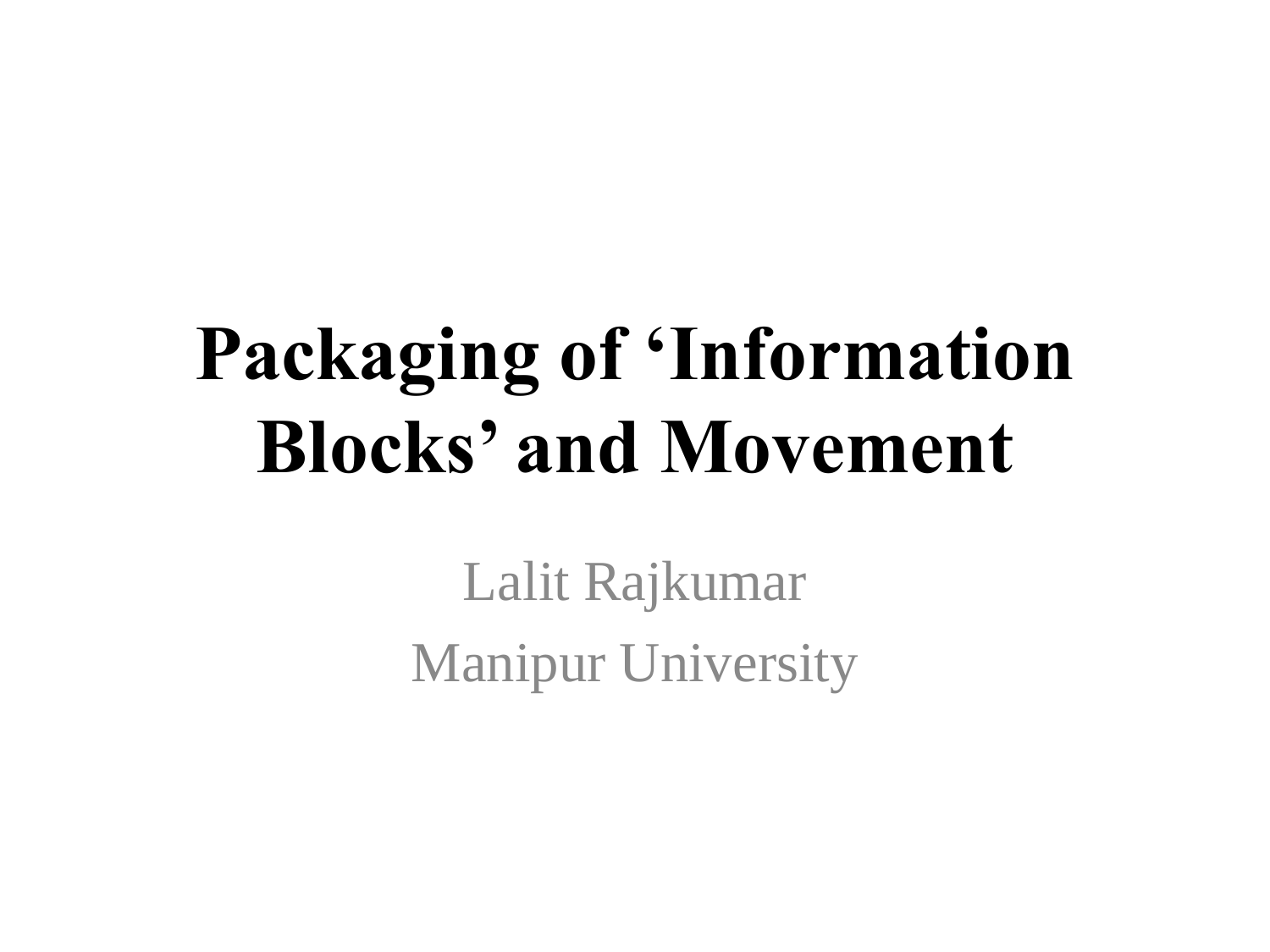# Introduction

- Native speaker of any given human language has an ability to form an infinite number of sentences.
- Each sentence carries with it packages of *information blocks* (Chafe 1976).
- These information blocks are layered or structured differently according to the kind of information each block carries, we refer to it as the Information Structure (IS) of the sentence.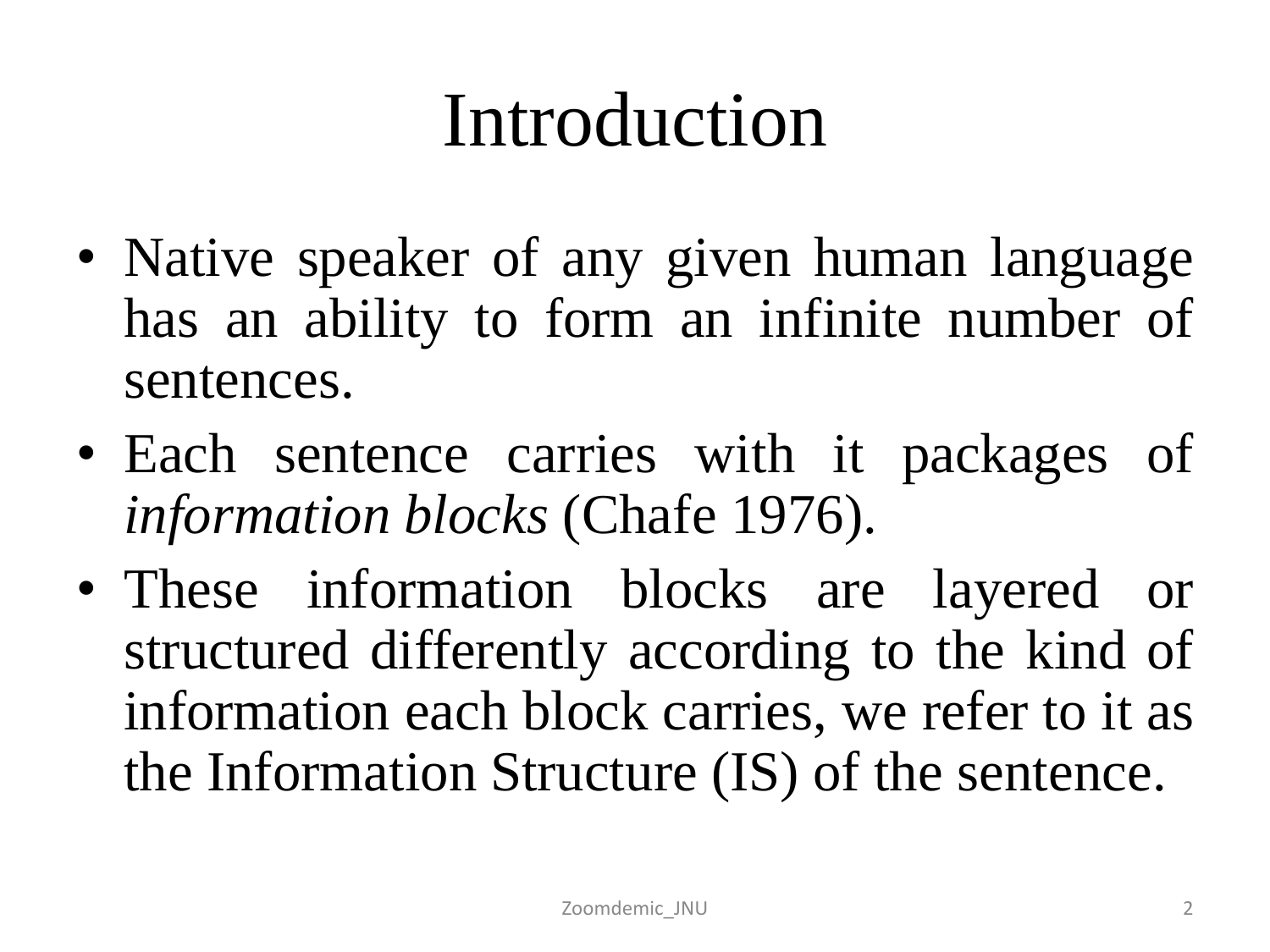# **Blocks of the Information Structure: Topic and Focus**

## **Topic**

- Stands for what a sentence is about
- Need not always be an old, already *given* information as assumed earlier in the literature, for example Chafe (1976) before Reinhart (1981) cut apart the differences between two.
- So, it can be used to show a new, not already given information.
- 1. [One of my teachers] $_{\text{Topic}}$  also [[failed the driving  $test]_{Comment}$ <sub>Given</sub>.
- 2.  $[Tomba]_{Topic}$ [ate mangoes] $_{Comment}$  and  $[Tombi]_{Topic}$ [did[ \_\_\_ ]Given too]Comment.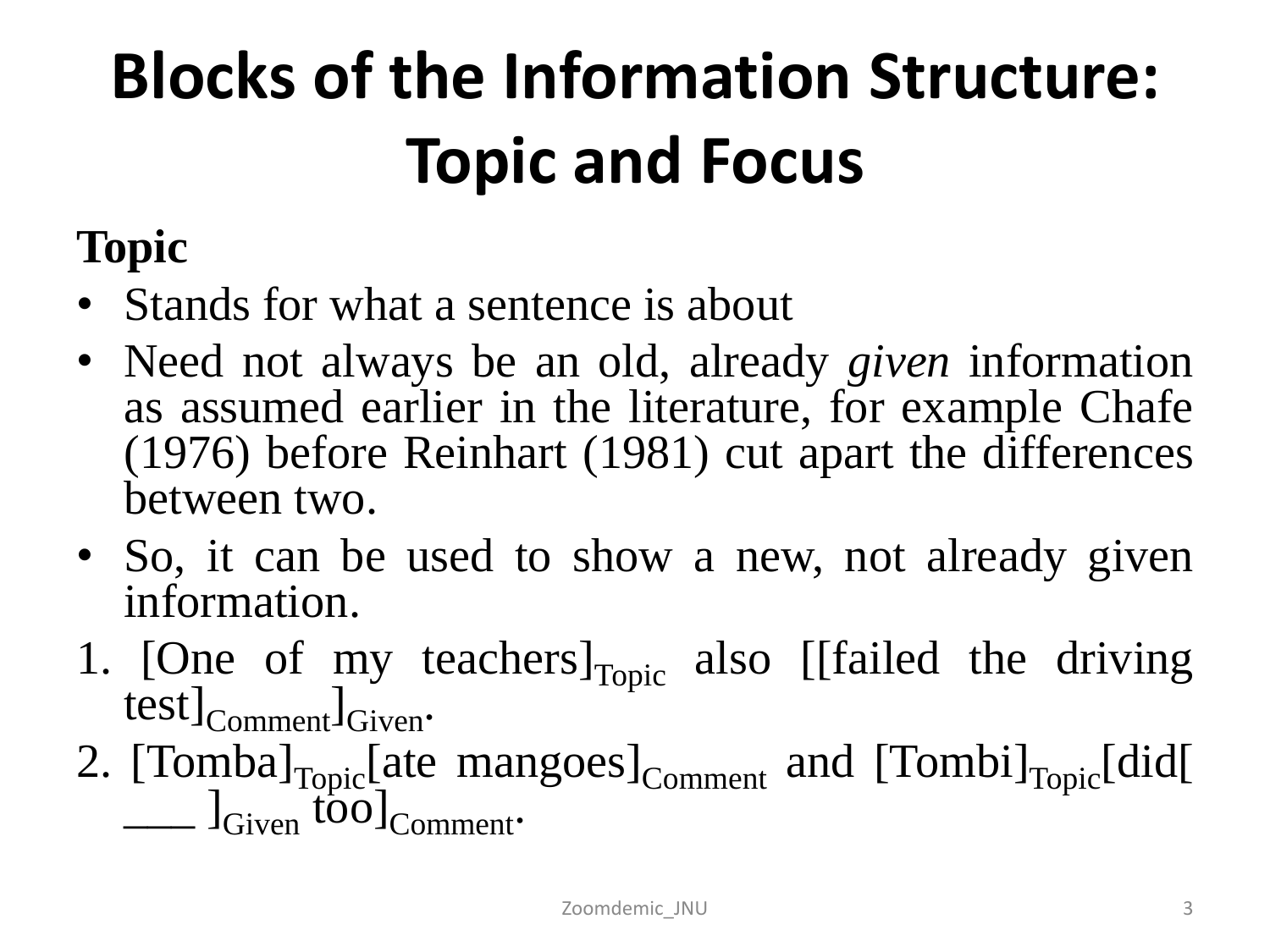## **Focus**

- Indicates the presence of linguistically relevant alternatives
- In a general sense, when one talks of putting focus on something, it means that a concentrated undivided attention is given to that something.
- In grammar, when we talk about a focus of a sentence it is simply defined 'as any constituent containing the intonation center of the sentence' (Reinhart 1998)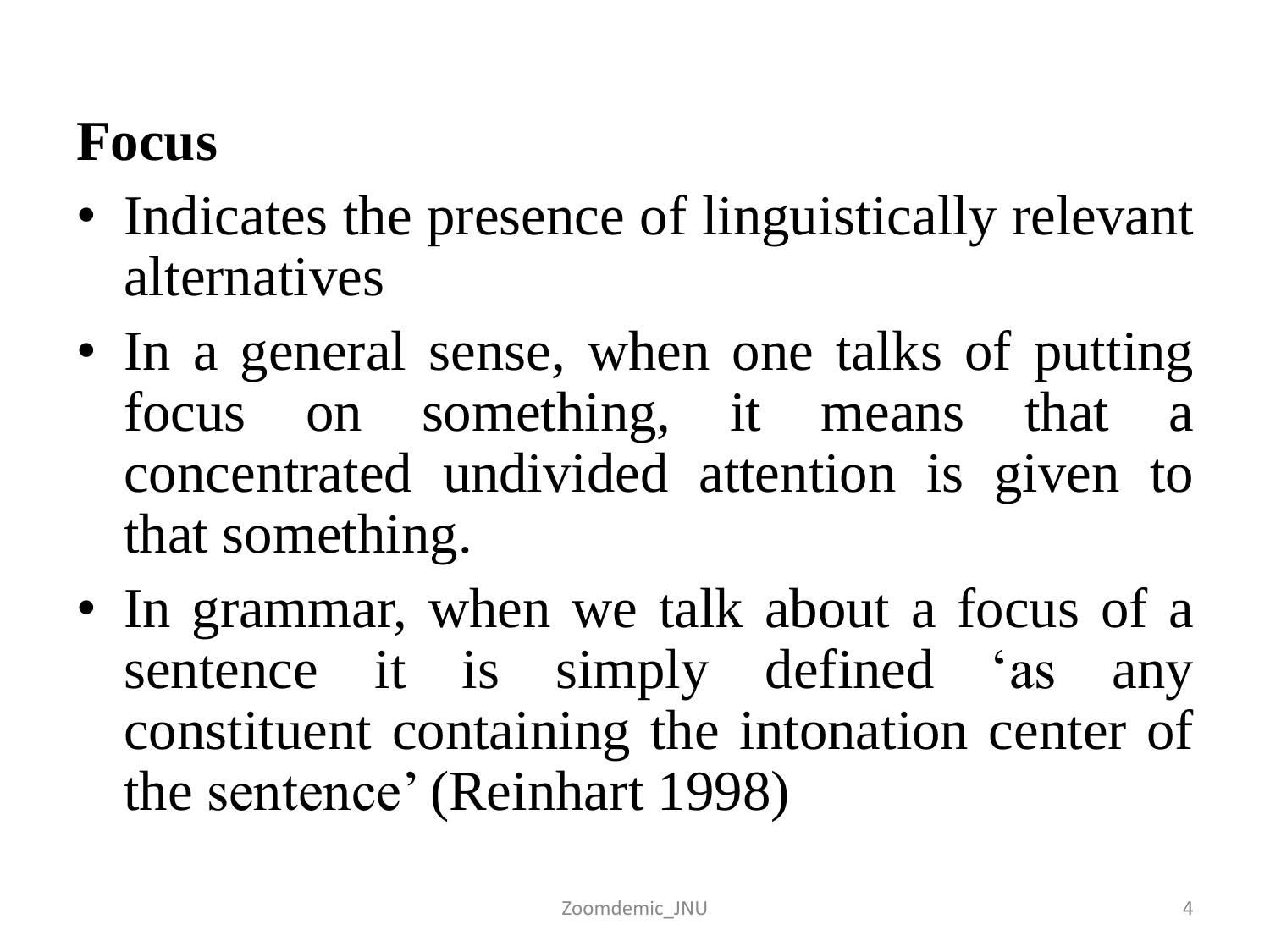- The information that the speaker will like to convey will depend on where the intonational centering is put in the sentence. So, (3) can have different versions as shown below (a-c):
- 3. Tomba hit Thoiba.
	- a. [TOMBA]<sub>F</sub> hit Thoiba (and not *Chaoba* hit Thoiba or, *Thambou* hit Thoiba….)
	- b. Tomba [HIT]<sub>F</sub> Thoiba (and not Tomba *kissed* Thoiba or, Tomba *hugged* Thoiba….)
	- c. Tomba hit [THOIBA]<sub>F</sub> (and not Tomba hit *Tampha* or, Tomba hit *Chinglen*….)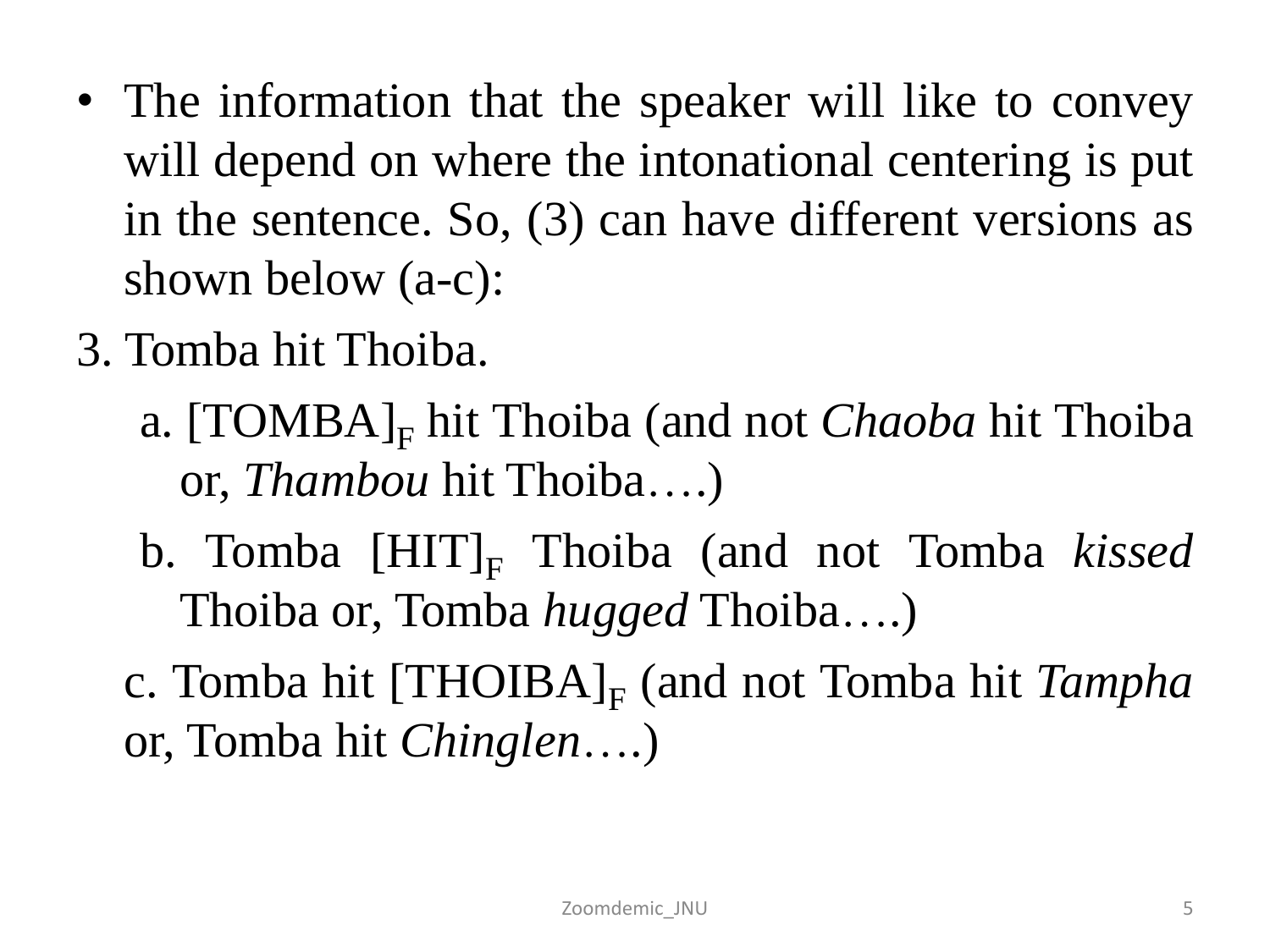The Meiteilon counterparts for (3a-c) are given as (3a', 3b', and 3c') where the subject, object, and verb mark the intonational focus respectively as answers for a typical Wh-question of the forms 'Who hit Thoiba?', 'Who(m) did Tomba hit?', and 'What did Tomba do to Thoiba?'.

3a'. [tombə-nə]<sub>F</sub> t<sup>h</sup>oybə p<sup>h</sup>u-i Tomba-Subj Thoiba beat-Ind [TOMBA]<sub>F</sub> hit Thoiba (and not *Chaoba* hit Thoiba or, *Thambou* hit Thoiba....)

 $3b'$ . tombə-nə t<sup>h</sup>oybə  $[p^h u - i]_F$ Tomba-Subj Thoiba beat-Ind Tomba [HIT]<sub>F</sub> Thoiba (and not Tomba *kissed* Thoiba or, Tomba *hugged* Thoiba….)

3c'. tombə-nə  $[t<sup>h</sup>oyb$ ə] <sub>F</sub>  $[p<sup>h</sup>u-i]$ <sub>F</sub> Tomba-Subj Thoiba beat-Ind Tomba hit [THOIBA]<sub>F</sub> (and not Tomba hit *Tampha* or, Tomba hit *Chinglen*....)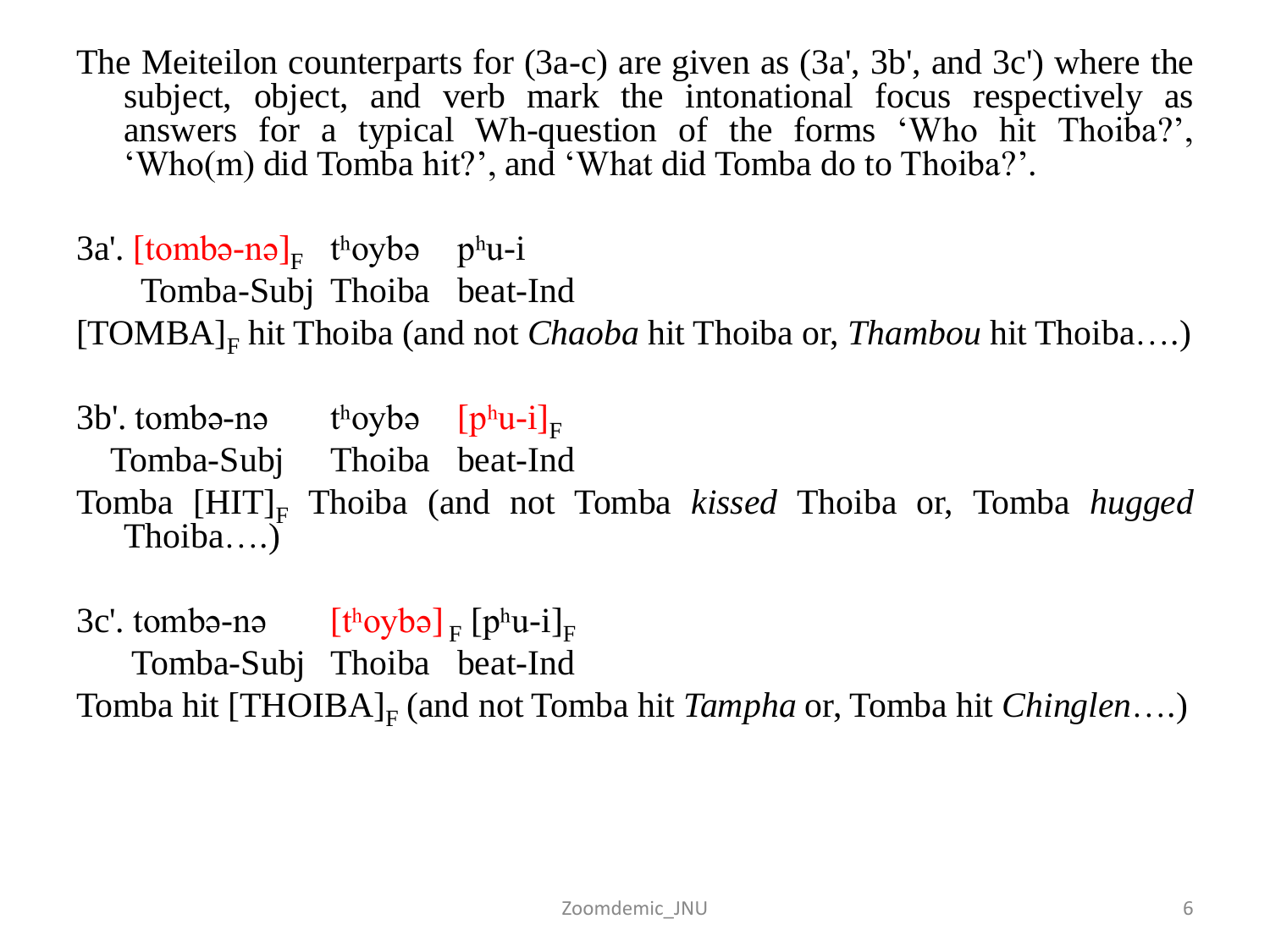- As the intonational centering is changed in (a-c), we have come across that each sentence focus is showing its possible corresponding focus alternatives. The said intonational centering is typically put on a constituent that a Wh-question is asked about. Thus, the intonationally centered constituent typically marks the answer to a prior Wh-question (4a-d).
- 4. What did Tomba see?
	- a. #[TOMBA]<sub>F</sub> saw *ache din*.
	- b. #Tomba [SAW]<sub>F</sub> *ache din*.
	- c. Tomba saw  $[ACHE$   $DIN]_{\rm F}$ .
	- d.  $[A \textit{CHE} \textit{ DIN}]_\text{F}$ .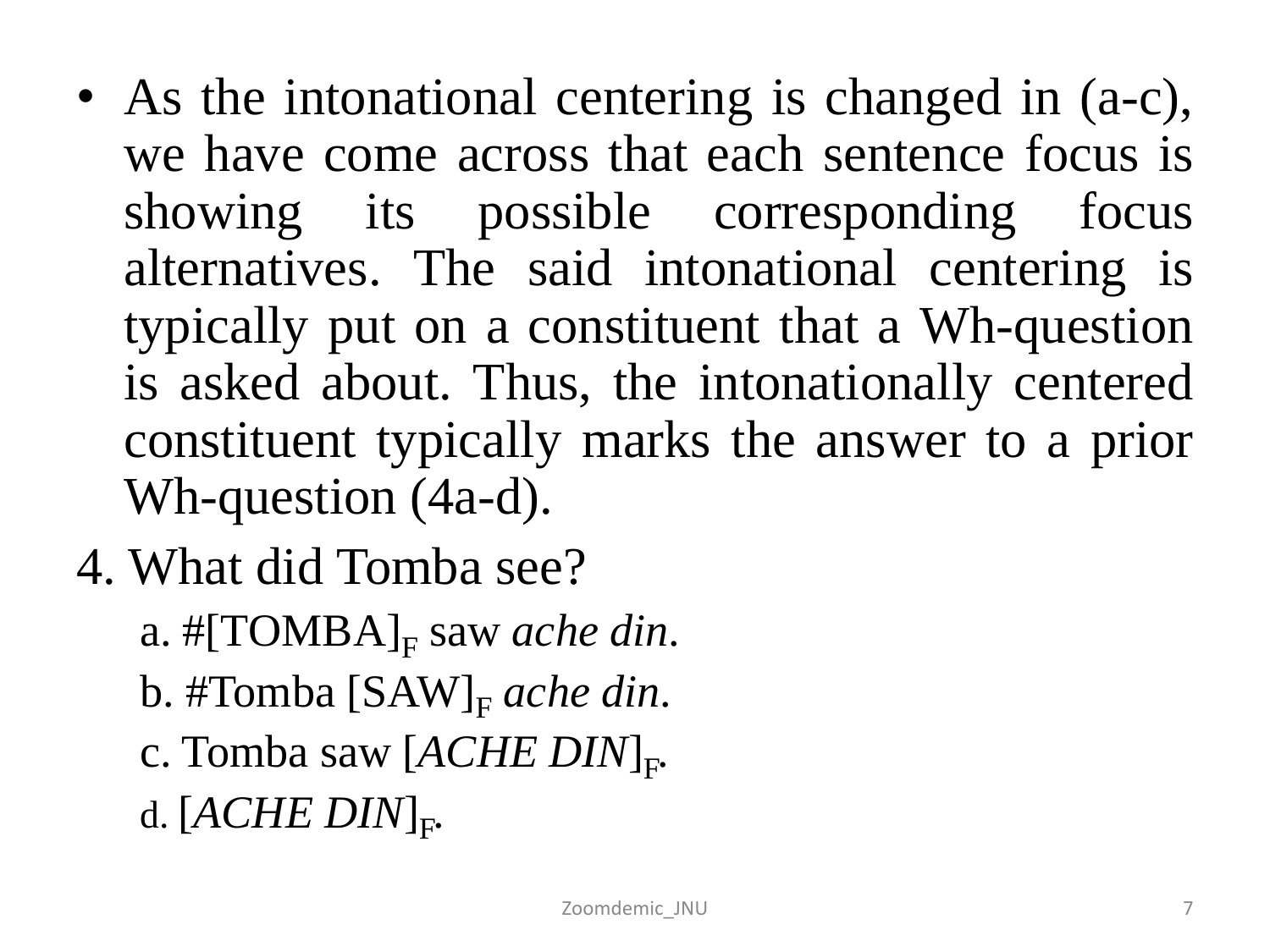### **Where is the movement and Why? Rizzi (1997)**

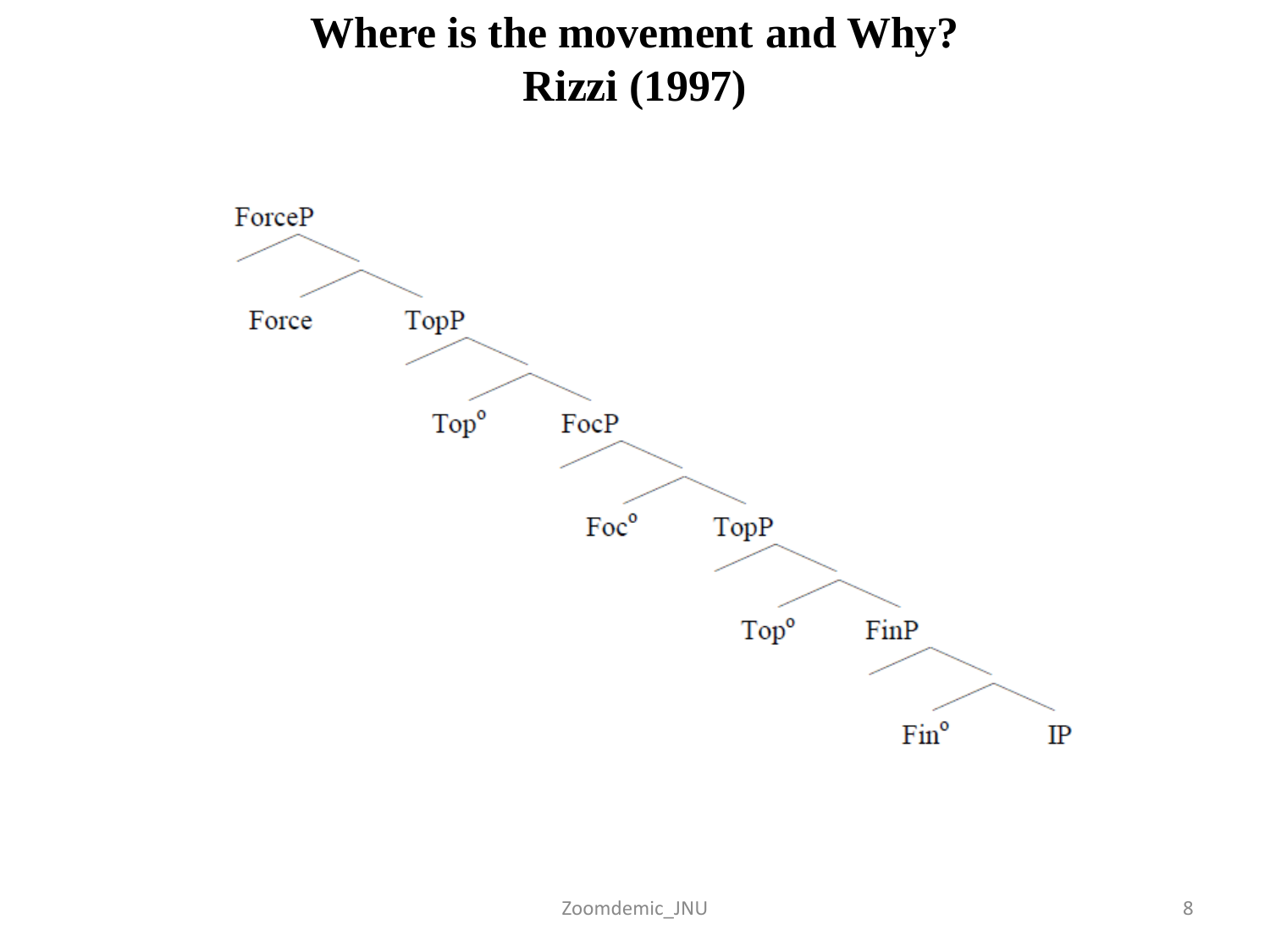## **Topicalization**

Topicalization is a syntactic operation which is considered throughout to be a fronting operation. So, by fronting, it involves a syntactic movement operation which takes place either overtly or, covertly (therefore, as in the case of an in-situ-WH-movement there is a possibility of an in-situ-topicalization).

5. [John] $_{\text{Topic}}$  [will eat the apples] $_{\text{Comment}}$ .

6. [[JOHN] $_{Focus}$ ]<sub>Topic</sub> [will eat the apples]<sub>Comment</sub> [Contrastive Topic]

7. The apples, John will eat \_\_\_. [Object topicalization]

8. Eat the apples, John will do \_\_\_. [VP topicalization]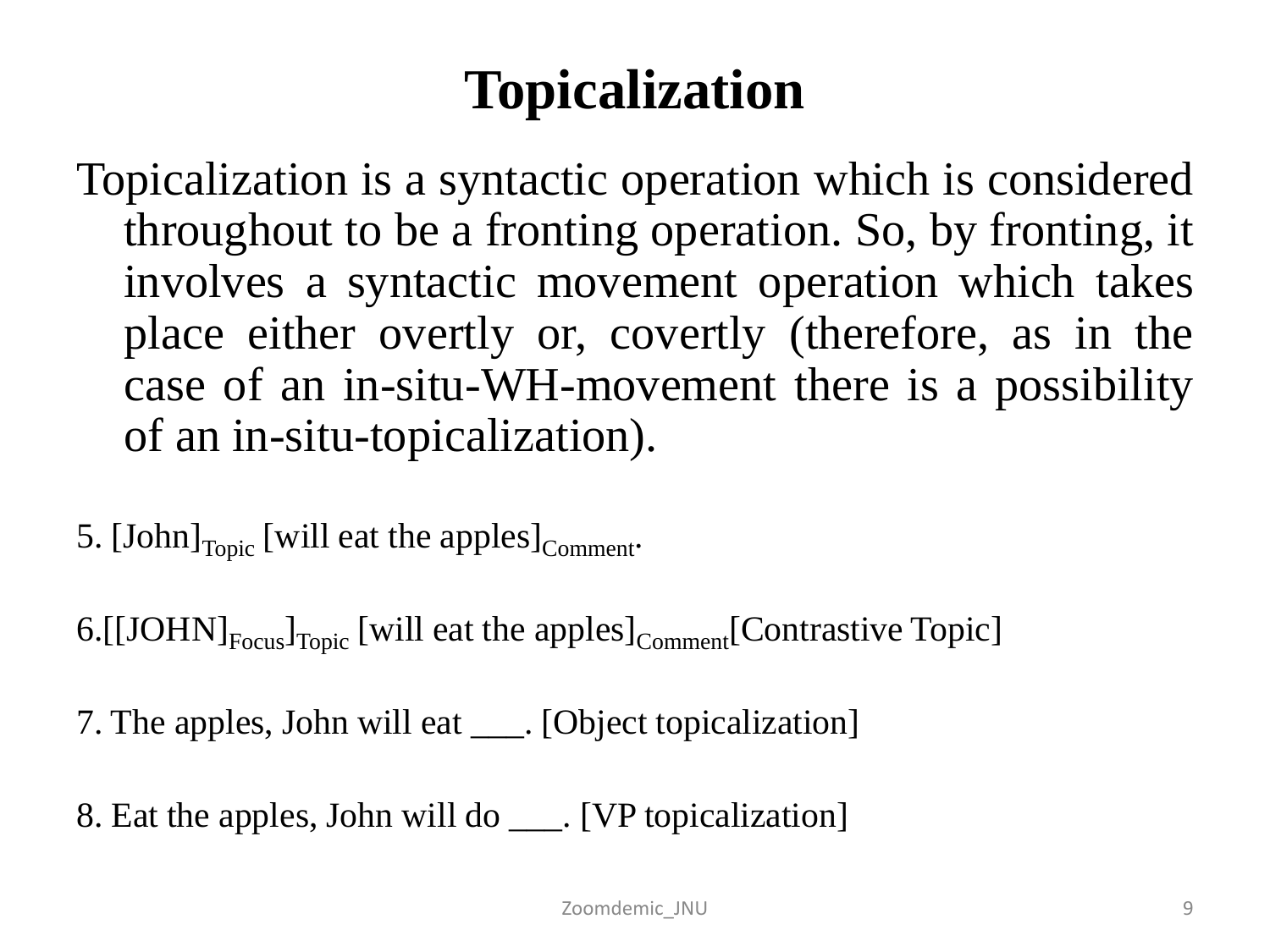### **Topicalization in Meiteilon**

#### **Subject Topicalization**

9. əy-*di* yu tʰək-le I-Top liquor drink-Perf 'I have drunk liquor (but You or S/he has/have not drunk liquor)'

- The subject being essentially the unmarked topic of a sentence can be topicalized when it needs to be more prominent in the structure.
- Here, the in-situ topicalization is introducing the possibility of other alternatives of the subject.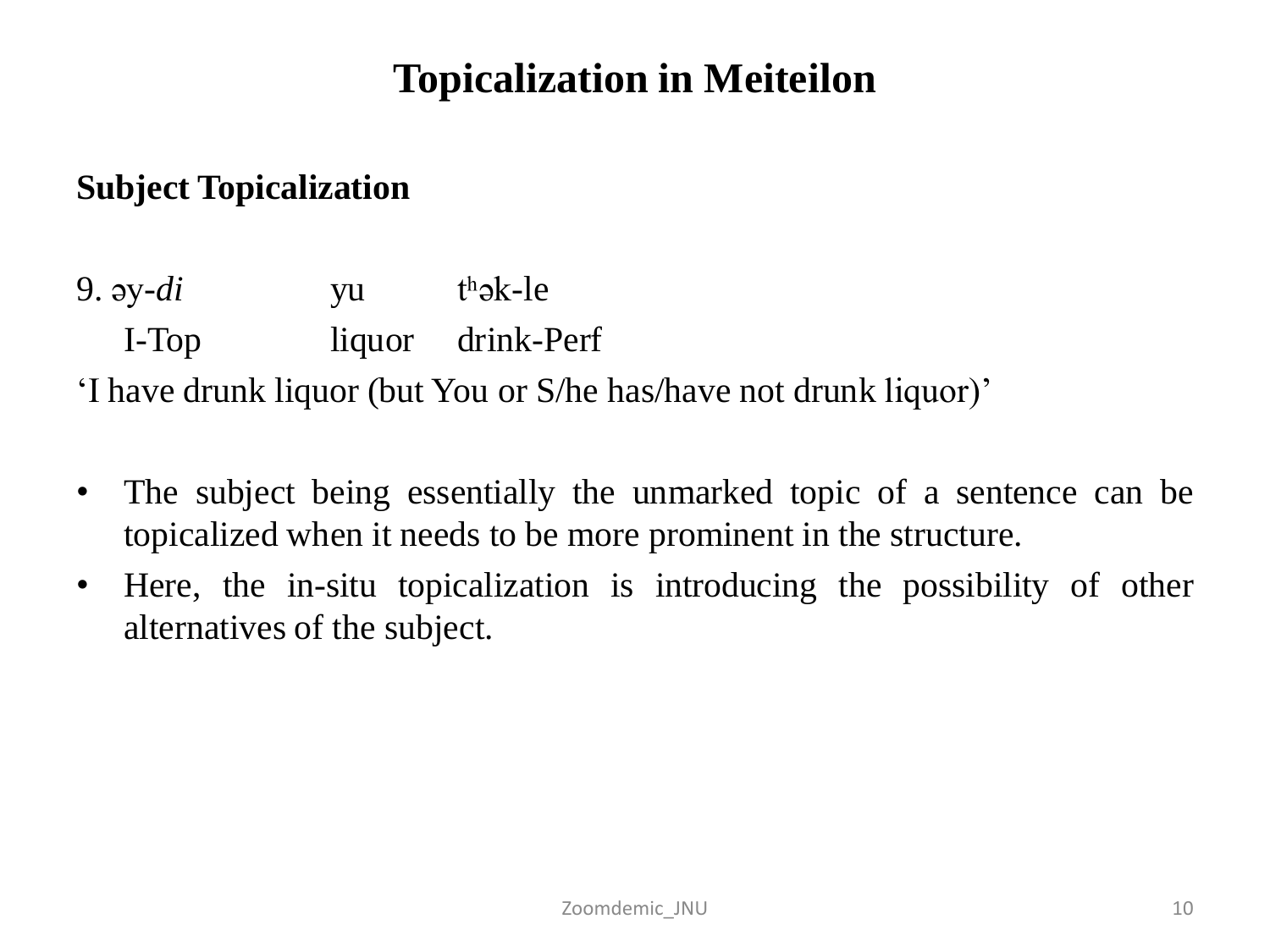## **Object Topicalization**

10.  $\partial y$  yu-*di* than the the I liquor-Top drink-Perf 'I have drunk liquor (but, I have not drunk other drinks)'

- Meiteilon Object topicalization, unlike English, does not illustrate a word order change.
- Shows presence of in-situ object (and subject) topicalization in the language.
- However, when the verb undergoes topicalization, an interesting thing takes place.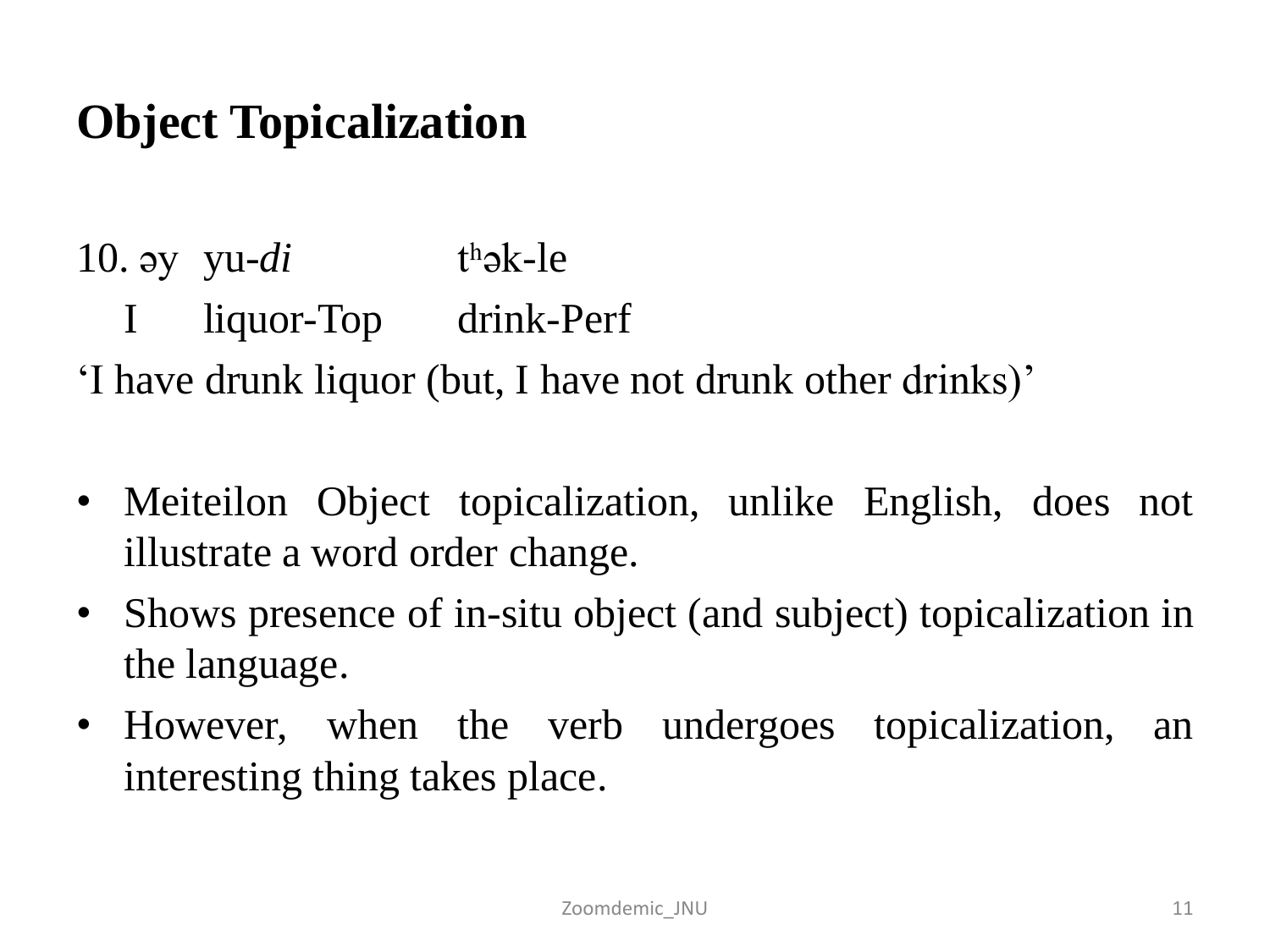• When the verb undergoes topicalization, it is observed that an obligatory verb doubling construction occurs.

### **Verb Topicalization**

11. əy yu  $t^h \partial k$ -pə- $di$  toynə \* $(t^h \partial k)$ -le (verb doubling) I liquor drink-Nzr-Top often drink-Perf 'I have often DRUNK liquor (but clause…)'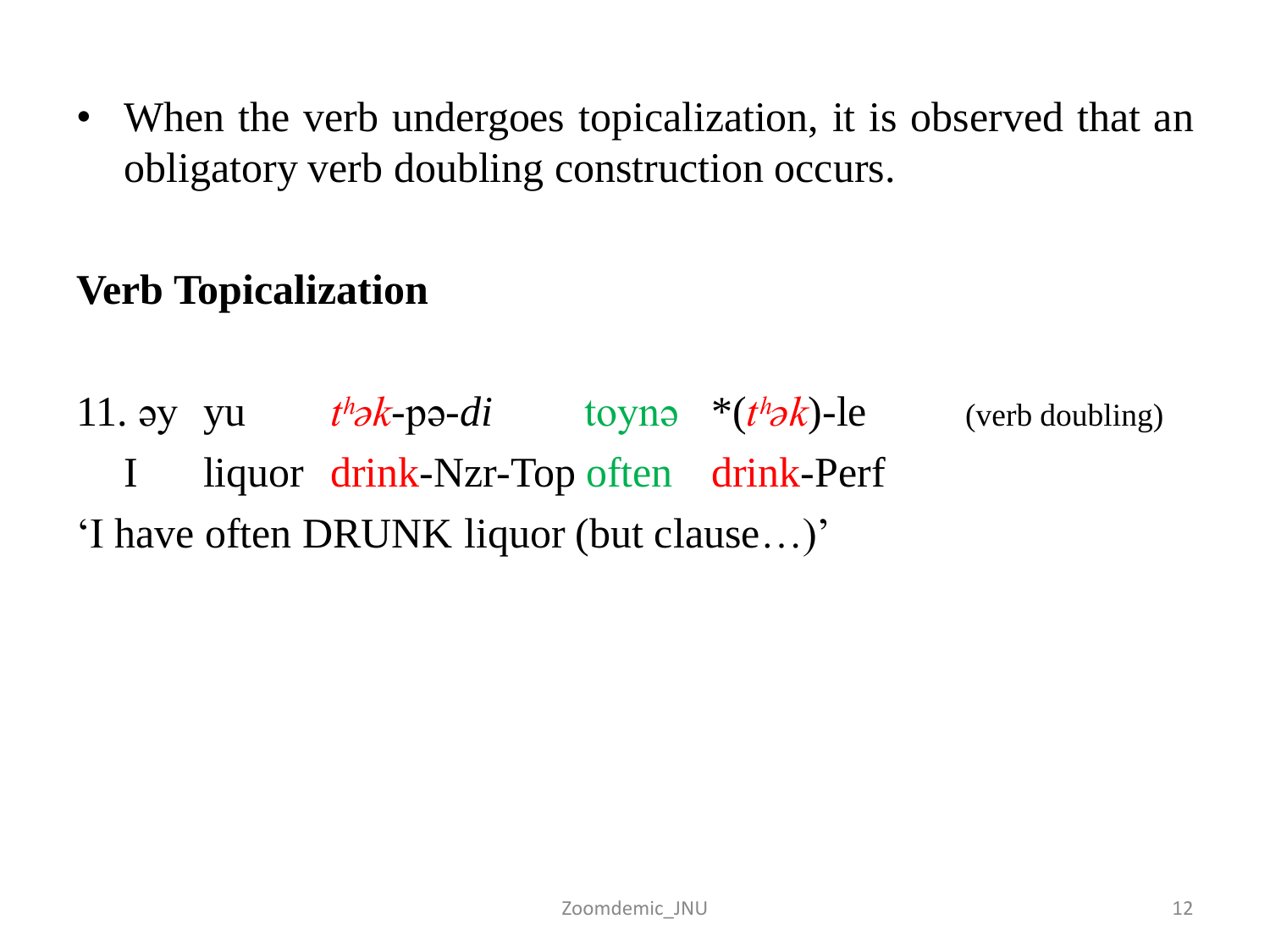# **Focalization with focus sensitive particles (***only, even, just, also***)**

#### **Subject Focalization with '***only***'**

12. əy-dəŋ yu tʰək-le I-only liquor drink-Perf 'Only I have drunk liquor (but not any other person has drunk liquor)'

#### **Object Focalization with '***only***'**

13.  $\mathsf{ev}$   $\mathsf{vu}\text{-}\mathsf{d}\mathsf{on}$   $\mathsf{t}^{\mathsf{h}}\mathsf{a}\mathsf{k}\text{-}\mathsf{le}$ I liquor-only drink-Perf

'I have only drunk liquor (but I have not drunk any other drink)'

#### **Verb Focalization with '***only***'**

14. [əy yu *tʰək*]-pə-dəŋ *tʰək*-le I liquor drink-Nzr-only drink-Perf 'I have *only* DRUNK liquor (but clause…)'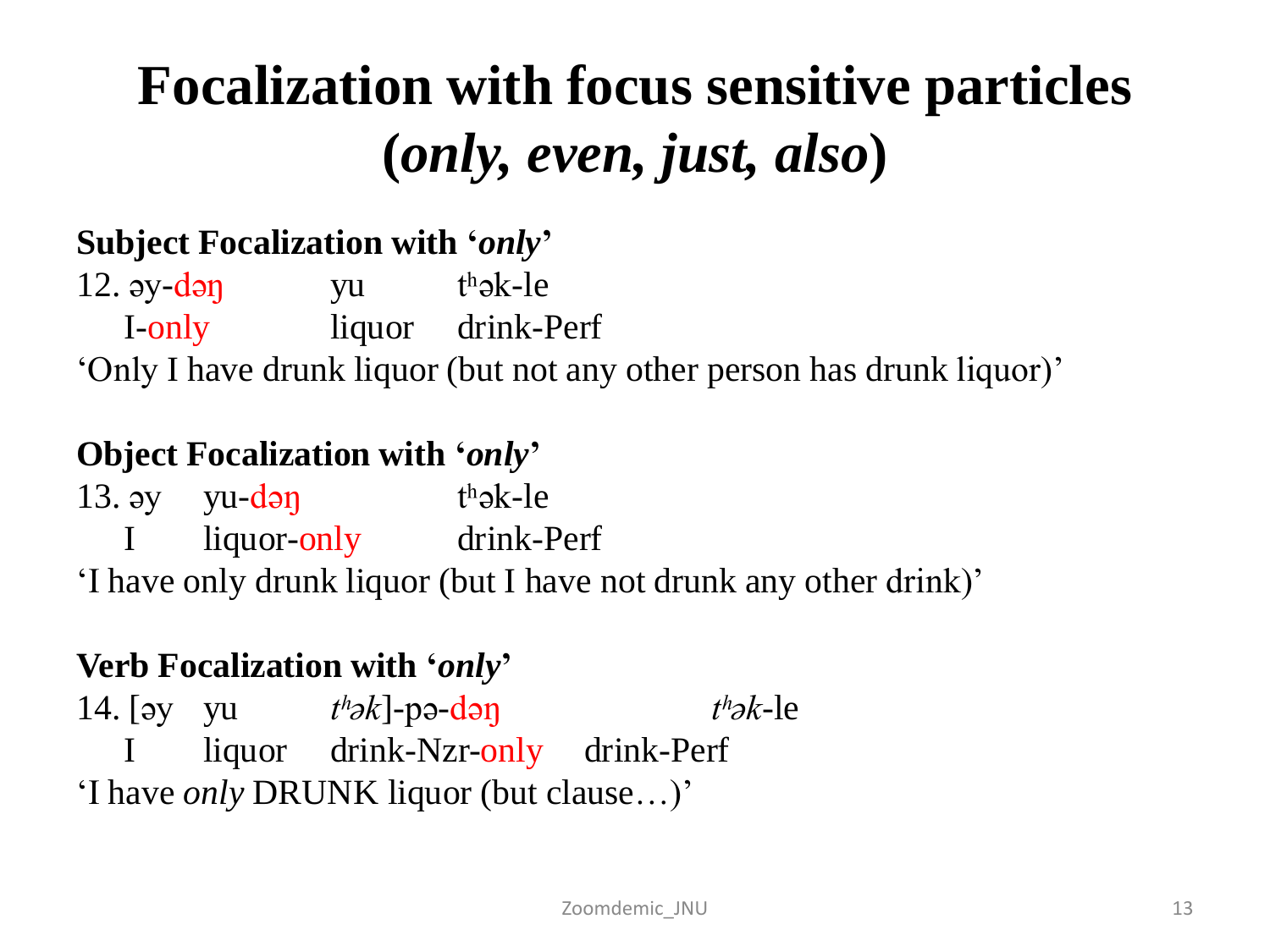**Focalization with** *even, just, also* 15. [əy yu *tʰək*]-pə-pʰɑw *tʰək*-le I liquor drink-Nzr-even drink-Perf 'I have *even* DRUNK liquor (but clause…)'

16. [əy yu *tʰək*]-pə-kʰək *tʰək*-le I liquor drink-Nzr-just drink-Perf 'I have *just* DRUNK liquor (but clause…)'

17. [əy yu *tʰək*]-pə-su *tʰək*-le I liquor drink-Nzr-also drink-Perf 'I have *also* DRUNK liquor (and/but I have also done *xaction*)'